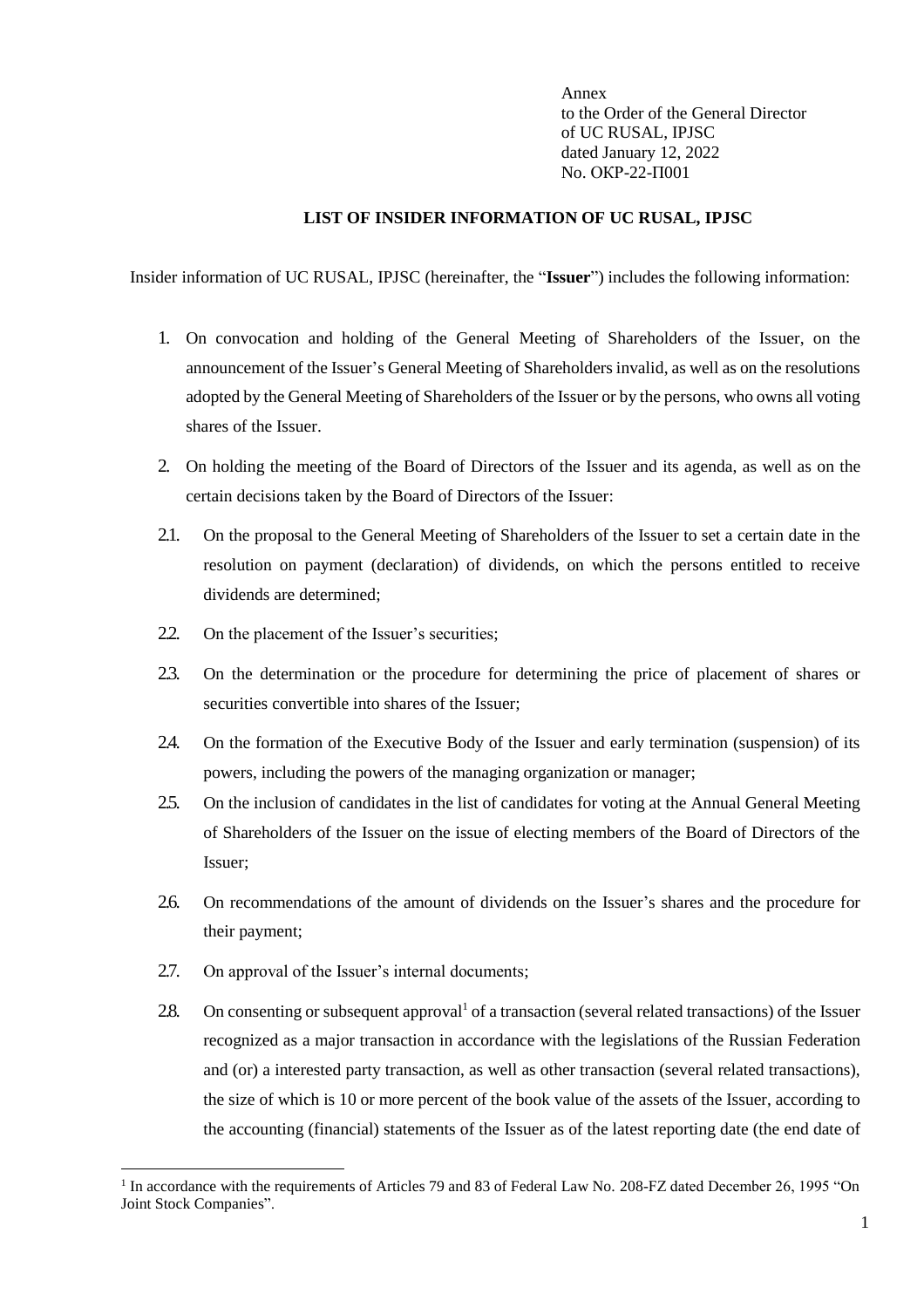the most recently closed reporting period as determined in accordance with subparagraph 26 of paragraph 1 of Article 2 of the Federal Law No. 39-FZ of April 22, 1996 "On Securities Market" preceding the date of the decision to consent to the transaction or the date of the transaction if a subsequent approval is given);

- 2.9. On transferring the powers of the Issuer's Sole Executive Body to the management organization or manager, on approving the management organization or manager and the terms of the agreement to be entered into by the Issuer with the management organization or manager;
- 2.10. On approval of the registrar maintaining the securities register of the Issuer, the terms and conditions of the contract with it in terms of maintaining the securities register of the Issuer, as well as on termination of the contract with it.
- 3. On adoption of the decision on reorganisation or liquidation by the person providing guaranty on bonds of the Issuer;
- 4. On the emergence with the Issuer or with the person providing guaranty on bonds of the Issuer of signs of insolvency (bankruptcy) provided by the Federal Law No. 127-FZ of October 26, 2002 "On insolvency (bankruptcy)".
- 5. On acceptance by the arbitration court of the application for recognition of the Issuer as insolvent (bankrupt), as well on the arbitration court's decision to declare the Issuer insolvent (bankrupt), to initiate one of the bankruptcy proceedings in relation to the Issuer, to terminate bankruptcy proceedings on relation to the Issuer;
- 6. On the date on which the persons entitled to exercise the rights to the Issuer's securities are determined (fixed);
- 7. On the stages of the issuance procedure of the Issuer's securities;
- 8. On the suspension and resumption of the issuance of the Issuer's securities;
- 9. On the recognition of the bond program as failed, on the recognition of the issue (additional issue) of the Issuer's securities as failed or invalid;
- 10. On redemption of the Issuer's securities;
- 11. Registration of amendments to the resolution on the issue of securities with regard to changes in the scope of rights to securities and (or) the nominal value of securities, including in the case of their consolidation or splitting up;
- 12. On making a decision on the acquisition (occurrence of the grounds for the acquisition) of securities placed by the Issuer;
- 13. On accrued (declared) and (or) paid income on the Issuer's securities, on other payments due to holders of the Issuer's securities, as well as on the intention to fulfill the obligation to make payments on the Issuer's bonds, the rights to which are recorded in the register of holders of the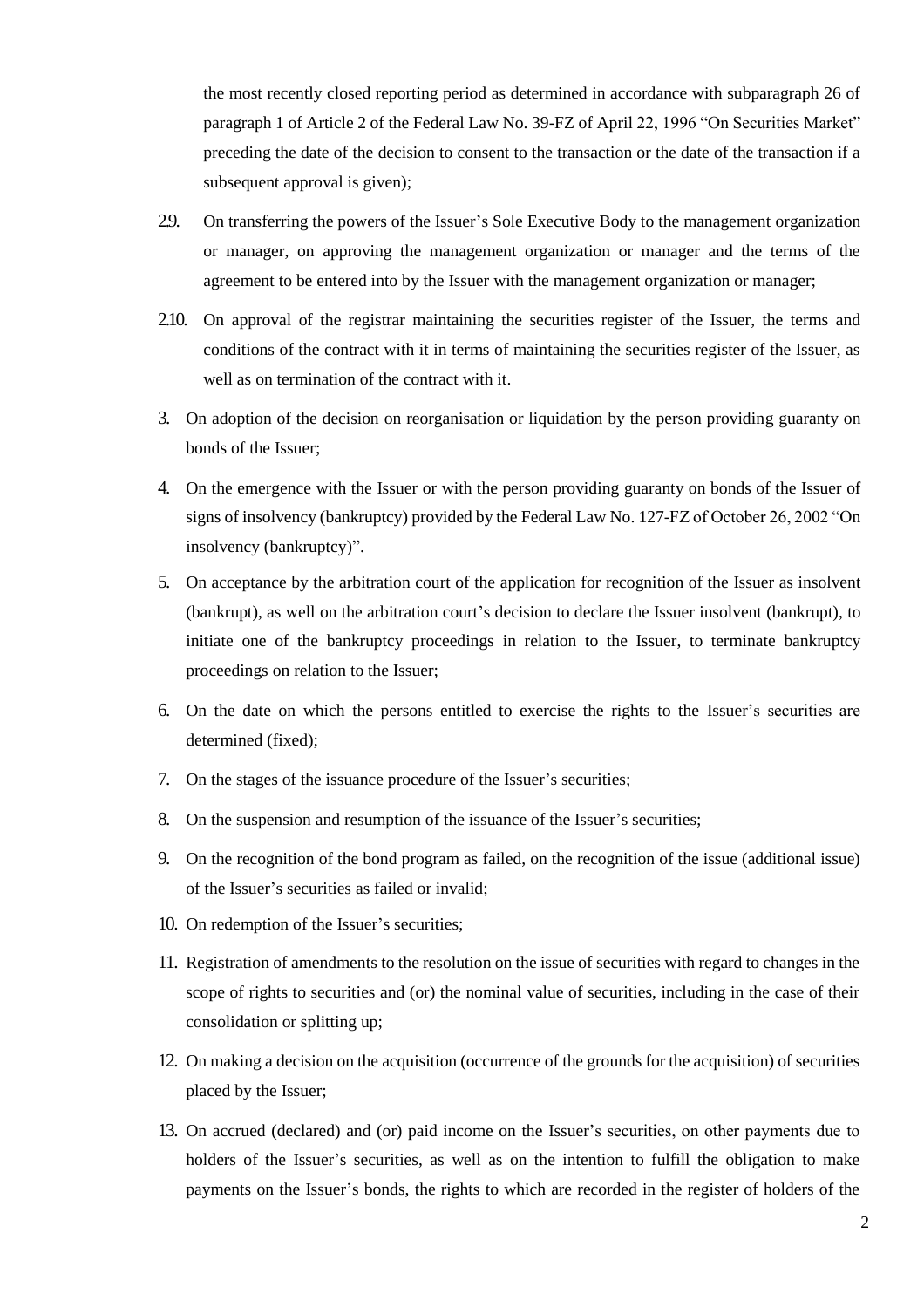Issuer's securities;

- 14. On the inclusion of the Issuer's securities by the Russian trade organiser in the list of securities admitted to organized trading for the conclusion of purchase and sale agreements, including the inclusion of the Issuer's securities by the Russian exchange in the quotation list, or the removal of the Issuer's securities by the Russian trade organiser from the list of securities admitted to organized trading for the conclusion of purchase and sale agreements, including the removal of the Issuer's securities by the Russian exchange from the quotation list, as well as on transfer of the Issuer's securities from one quotation list to another quotation list (on removal of the Issuer's securities from one quotation list and their inclusion in another quotation list);
- 15. On the inclusion of the Issuer's securities (securities of a foreign organization certifying the rights in respect of securities of Russian issuers (hereinafter - depositary securities) to the list of securities admitted to trading on a foreign organized (regulated) financial market, including the inclusion of the said securities by a foreign exchange to the quotation list, and on the exclusion of the Issuer's securities (depositary securities) from the list of securities admitted to trading on a foreign organized (regulated) financial market, including the removal of these securities by a foreign exchange from the quotation list;
- 16. On the failure of the Issuer to fulfil its obligations to owners of its issue-grade securities;
- 17. On the acquisition by the person or termination for the person of the right to directly or indirectly (through persons under its control), independently or jointly with other persons related therewith through the agreement of trust management of property, and/or co-partnership, and/or orders, and/or the joint-stock agreement, and/or another agreement, which subject is implementation of the rights certified by shares (interests) of the Issuer, to dispose of a certain number of the votes accounting for the voting shares (interests) making the authorised capital of the Issuer, if the specified number of votes is 5 percent or has become more or less than 5, 10, 15, 20, 25, 30, 50, 75, or 95 percent of the total number of votes attributable to the voting shares (interests) constituting the authorised capital of the Issuer.
- 18. On the voluntary, including competitive, or mandatory offer, received by the Issuer in accordance with Chapter XI.1 of the Federal Law No. 208-FZ of December 26, 1995 "On Joint-Stock Companies" (hereinafter, the Federal Law "On Joint-Stock Companies"), on acquisition of its issuegrade securities, as well as on on the amendments made to the specified offers;
- 19. On the notice, received by the Issuer in accordance with Chapter XI.1 of the Federal Law "On Joint-Stock Companies", of the right to demand redemption of the issue-grade securities of the Issuer or the demand for redemption of the issue-grade securities of the Issuer;
- 20. On identification of errors in the previously disclosed statements (accounting (financial) statements, consolidated financial statements, financial statements) of the Issuer;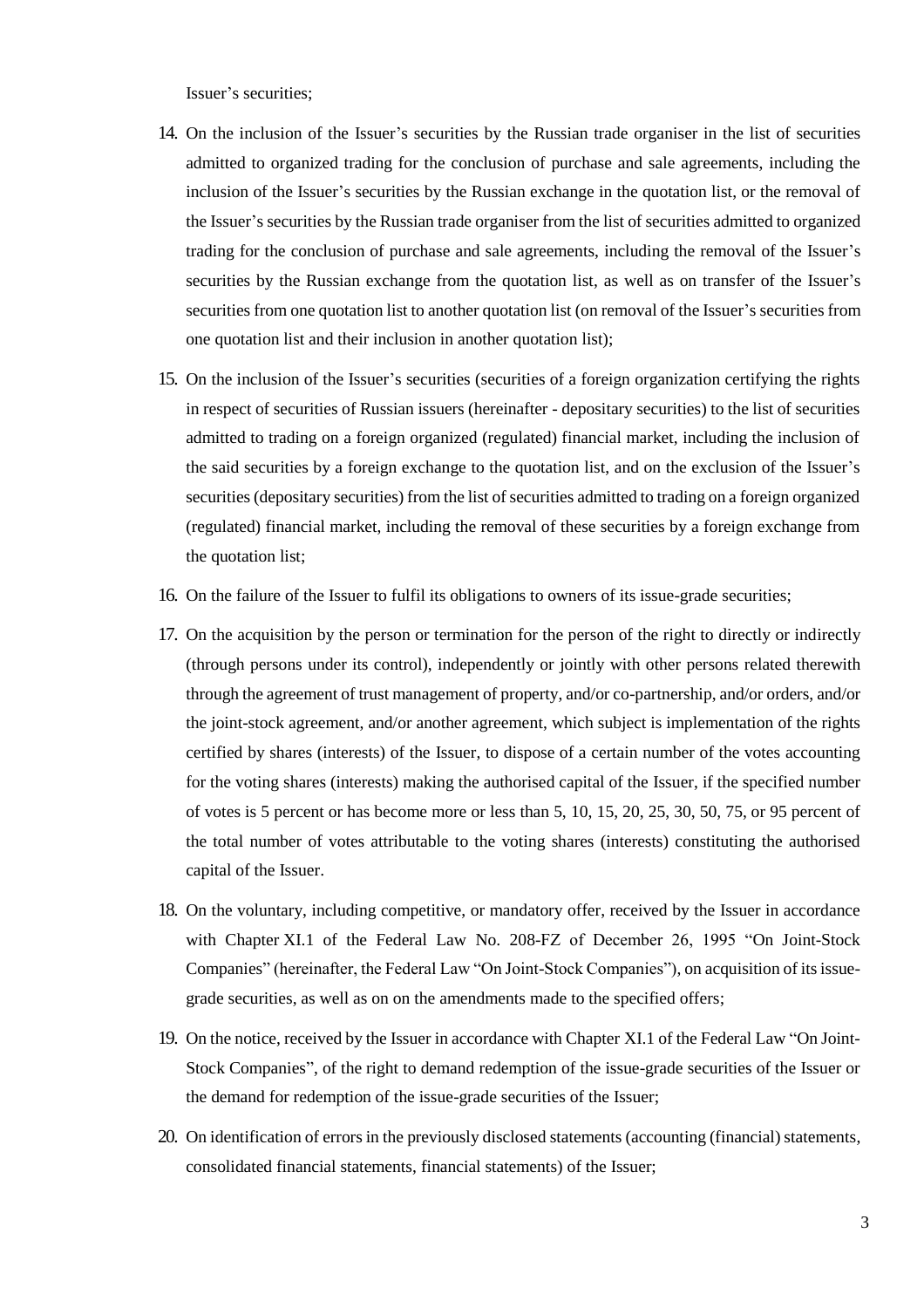- 21. On entering by the Issuer or an Issuer-controlled entity of material significance to the Issuer, as defined in accordance with clause 1.14 of Bank of Russia Regulation No. 714-P of 27.03.2020 "On Disclosure of Information by Issuers of Equity Securities" (hereinafter the Issuer-controlled entity of material significance to the Issuer) into a transaction with a value of 10% or more of the book value of the Issuer's or Issuer-controlled entity's assets, which is material to the Issuer, according to the accounting (financial) statements of the Issuer or the above-mentioned organization as of the last reporting date (the end date of the last completed reporting period preceding the date of the transaction);
- 22. On entering by the Issuer or an organization controlled by the Issuer, which is of material importance to it, into an interested-party transaction<sup>2</sup> that corresponds to the signs specified in clause 35.1 of Bank of Russia Regulation No. 714-P of 27.03.2020 "On Disclosure of Information by Issuers of Equity Securities".
- 23. On the change of the structure and (or) size of the subject of pledge on bonds of the Issuer, and in case of change of the structure and (or) size of the subject of pledge on bonds of the Issuer with mortgage collateral – data on such changes, if they are caused by replacement of any requirement secured by mortgage collateral of bonds or replacement of other property making mortgage collateral of bonds, which value (monetary assessment) makes 10 or more percent of the size of mortgage collateral of bonds;
- 24. On the receipt by the Issuer or termination for the Issuer of the right to directly or indirectly (through persons under its control), independently or together with other persons connected with the Issuer through the agreement of trust management of property, and/or co-partnership, and/or orders, and/or the joint-stock agreement, and/or another agreement, which subject is implementation of the rights certified by shares (interests) of the organisation, the issue-grade securities of which are admitted to organised trading or the value of assets of which is more than five billion roubles, dispose of a certain number of the votes accounting for the voting shares (interests) making the authorised capital of the specified organisation, if the specified number of votes is 5 percent or has become more or less than 5, 10, 15, 20, 25, 30, 50, 75, or 95 percent of the total number of votes attributable to the voting shares (interests) constituting the authorised capital of such organisation.
- 25. On the entry by person controlling the Issuer or the organisation under control of the Issuer into an agreement providing for the obligation to acquire issue-grade securities of the Issuer;
- 26. On occurrence and (or) termination for the holders of bonds of the Issuer of the right to require from the Issuer early redemption of bonds of the Issuer owned by them;
- 27. On assigning a rating to securities and (or) their Issuer, as well as on changing the rating by a credit rating agency or other organization on the basis of an agreement concluded with the Issuer;

l

<sup>&</sup>lt;sup>2</sup> According to Article 81 of Federal Law No. 208-FZ of December 26, 1995 "On Joint Stock Companies".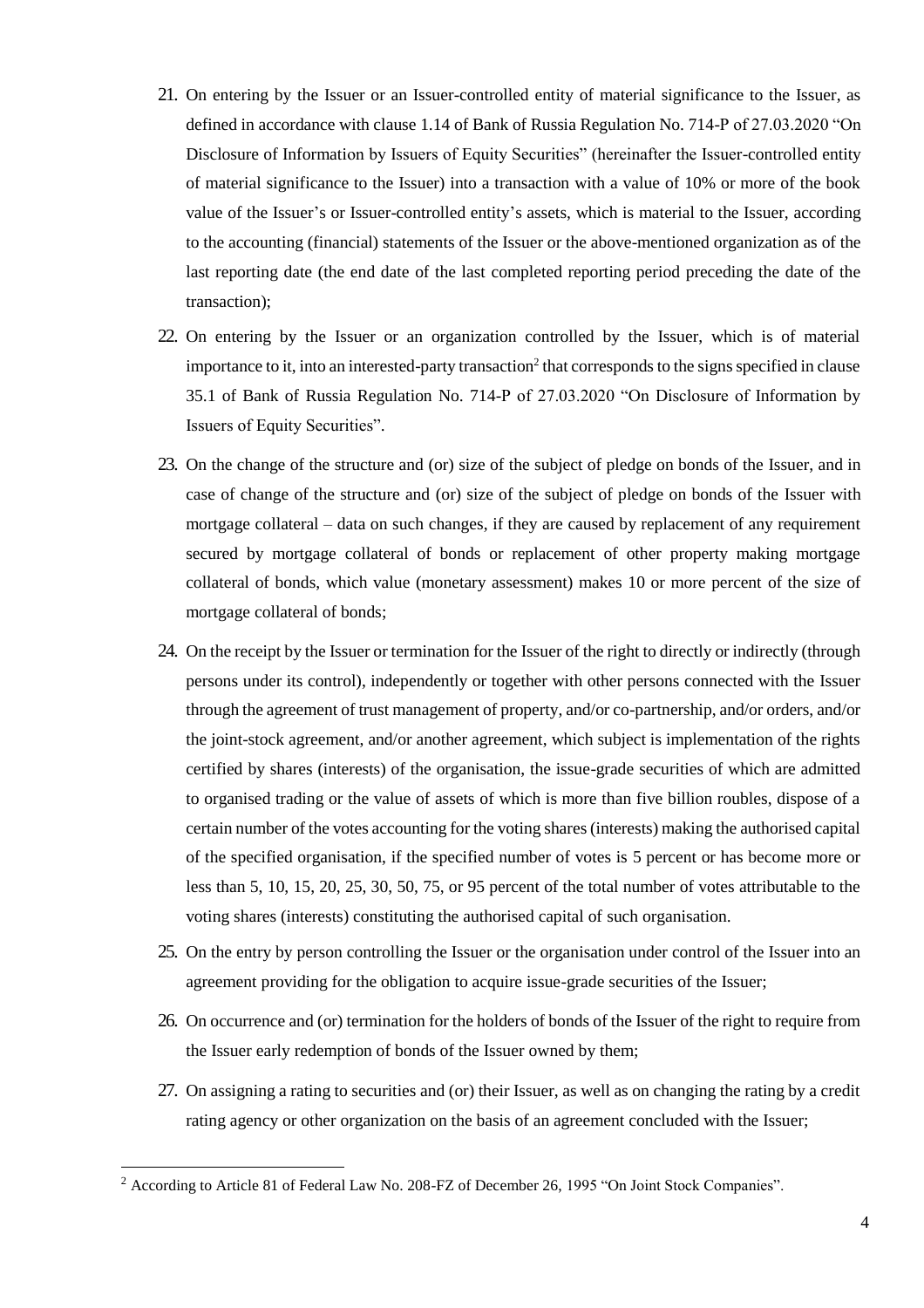- 28. On instituting court proceedings in a dispute related to the incorporation, management or participation in the Issuer (hereinafter referred to as a corporate dispute) or any other dispute in which the Issuer is a plaintiff or defendant and the claims amount to 10 percent or more of the book value of assets determined on the basis of the accounting (financial) statements of the Issuer as of the last reporting date (end date of the last completed reporting period preceding the date the court accepted the statement of claim for proceedings) (hereinafter referred to as the substance of the claim) as well as on adoption of a judicial act, which finishes consideration of a case on the merits of a corporate dispute or a material dispute, except for the information specified in clause 41.6 of Bank of Russia Regulation No. 714-P of 27.03.2020 "On Disclosure of Information by Issuers of Equity Securities";
- 29. On placement outside the Russian Federation of bonds or other financial instruments certifying debt obligations, which are performed at the expense of the Issuer.
- 30. On the decision of the Bank of Russia to exempt the Issuer from the obligation to disclose information in accordance with Article 30 of Federal Law No. 39-FZ of April 22, 1996 "On the Securities Market";
- 31. On acquisition (alienation) of voting shares of the Issuer or depositary securities certifying rights with respect to voting shares of the Issuer by the Issuer or an organization controlled by the Issuer, except for the acquisition of voting shares of the Issuer (depositary securities certifying rights with respect to voting shares of the Issuer) in the course of placement of voting shares of the Issuer or acquisition (alienation) of voting shares of the Issuer (depositary securities certifying rights with respect to voting shares of the Issuer) by a broker and (or) a trustee acting on their own behalf, but at the expense of the client, in execution of the client's order;
- 32. On holding and agenda of the General Meeting of the Issuer's bondholders, resolutions passed by the General Meeting of the Issuer's bondholders, and declaring the General Meeting of the Issuer's bondholders invalid;
- 33. On the determination by the bond issuer of the bondholders' representative after the registration of the bond issue;
- 34. On the date on which the bondholders' representative exercises his powers;
- 35. On the Issuer's conclusion of an agreement on novation or granting of compensation entailing termination of obligations under the Issuer's bonds;
- 36. On holders of the Issuer's convertible securities obtaining the right to demand conversion of the Issuer's convertible securities owned by them;
- 37. Information comprising annual consolidated financial statements (financial statements) of the Issuer, interim consolidated financial statements (financial statements)of the Issuer for the reporting period consisting of 6 months of the current year, contained in audit reports prepared with respect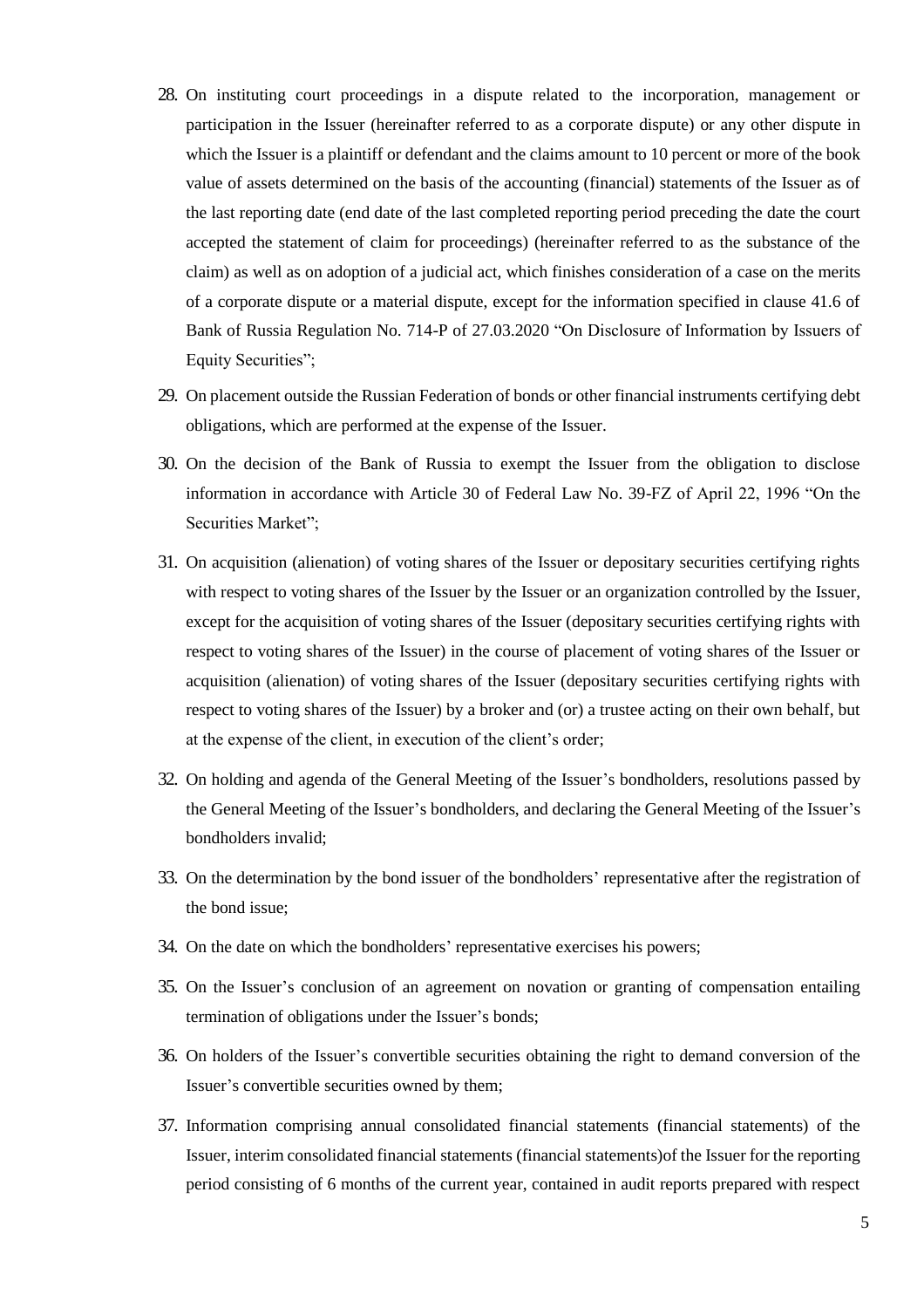to the said statements, or in other document prepared based on the results of the review of the interim consolidated financial statements (financial statements) in accordance with auditing standards.

- 38. Information contained in the annual reports of the Issuer<sup>3</sup>, with the exception of information that has previously been disclosed.
- 39. Information comprising the Issuer's interim accounting (financial) statements for the reporting period consisting of 3, 6 or 9 months of the reporting year, together with the information contained in the auditor's reports prepared in respect of the said statements, if the said statements were audited, and constituting the Issuer's annual accounting (financial) statements, together with the audit opinion thereon, if the same were audited;
- 40. Contained in the reports of Issuers of equity securities prepared for the 6-month and 12-month reporting periods<sup>4</sup>, except for information that has been previously disclosed;
- 41. Contained in the Issuer's securities prospectus, except for information that has been previously disclosed;
- 42. Constituting conditions of securities placement determined by the Issuer in a separate document, except for information that has been previously disclosed (if there is no securities prospectus or no conditions of securities placement in the securities prospectus);
- 43. On conclusion of a strategic partnership agreement or any other agreement (transaction) by the Issuer, except for agreements (transactions) stipulated by Items 21, 22 and 27 of this List, if such agreement (transaction) may have a material effect on the price of the Issuer's securities admitted to organized trading (in respect of which an application for admission to organized trading has been filed);
- 44. On interim measures taken by a court, arbitration court or executive authority responsible for enforcement proceedings with respect to funds or other property owned by the Issuer, the entity controlling it, an entity controlled by the Issuer, having essential value for it, or a party that has provided guaranty with respect to bonds of the Issuer, admitted to organized trading (in respect of which an application for admission to organized trading has been filed), not being the Russian Federation, which has provided a state guarantee of the Russian Federation, a subject of the Russian Federation, which has provided a state guarantee of a subject of the Russian Federation, or a municipal entity, which has provided a municipal guarantee, representing 10 or more percent of the carrying value of the assets of such parties at the end of the most recent completed reporting period preceding such interim measures;
- 45. On the acquisition by the person or termination for the person of the right directly or indirectly (through persons under its control) independently or jointly with other persons related therewith by

 $\overline{a}$ 

<sup>&</sup>lt;sup>3</sup> Formed in accordance with the requirements of Russian legislation.

<sup>4</sup> Formed in accordance with the requirements of Russian legislation.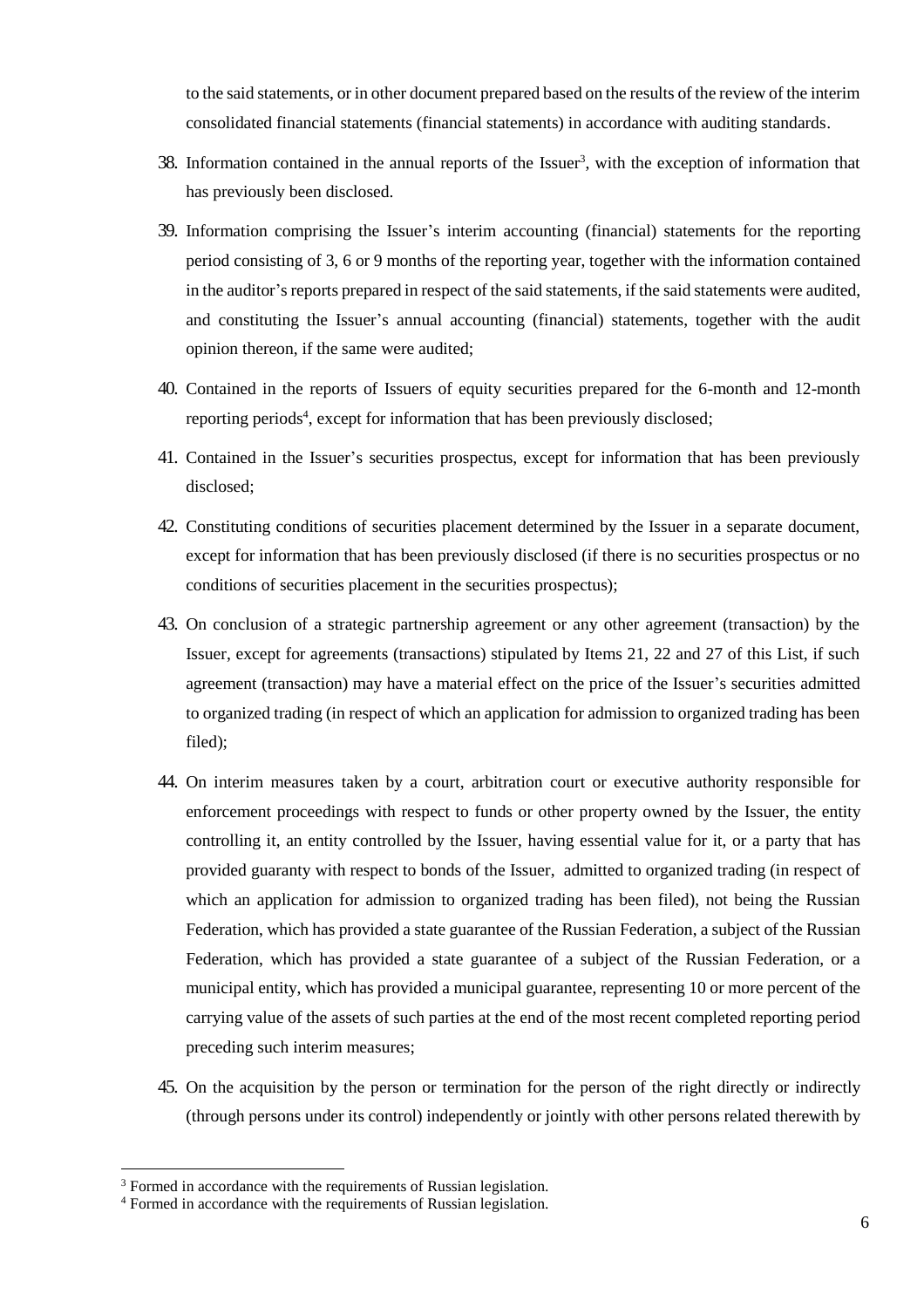a trust management agreement, and (or) simple partnership, and (or) assignment, and (or) shareholders' agreement, and (or) other agreement, the subject matter of which is the exercise of rights certified by shares (stock) of the entity that provided the surety, guarantee or pledge over the Issuer's bonds admitted to organized trading (in respect of which an application for admission to organized trading has been filed), if the entity that provided such surety, guarantee or pledge over such bonds Russian Federation that provided a state guarantee of the Russian Federation, a constituent entity of the Russian Federation that provided a state guarantee of a constituent entity of the Russian Federation or a municipality that provided a municipal guarantee, a certain number of votes corresponding to voting shares (stakes) constituting its authorized capital, if said number of votes is 5 percent or becomes more or less than 5, 10, 15, 20, 25, 30, 50, 75 or 95 percent of the total number of votes corresponding to voting shares (stakes) constituting its authorized capital;

- 46. On the circumstances envisaged by subparagraph two of paragraph 23 of paragraph 1 of Article 2 of Federal Law No. 39-FZ of April 22, 1996 "On Securities Market", depending on the occurrence or non-occurrence of which the payments on structural bonds of the issuer admitted to organized trading (in respect of which an application for admission to organized trading was filed) (including payments at maturity of structural bonds) (hereinafter - circumstances), indicating the numerical values (parameters, conditions) of the circumstances or the procedure for determining them, as well as the amount of payments under a structured bond (including the amount of payments upon redemption of a structured bond) or the procedure for determining it, except for information that has already been previously disclosed;
- 47. Numerical values (parameters, conditions) of circumstances or the procedure for determining them, as well as the amount of payments under a structured bond (including the amount of payments upon redemption of a structured bond) or the procedure for determining it, if they are established by an authorized body of the Issuer prior to the placement of structural bonds in accordance with paragraphs 1 and 2 of Article 27<sup>1-1</sup>, paragraph 3 of Federal Law No. 39-FZ of April 22, 1996 "On Securities Market" except for information previously disclosed (if such information is not contained in the decision on the issue of structured bonds);
- 48. On criminal proceedings (information received by the Issuer for investigation or inquiry authorities) initiated against a person who is a member of the governance bodies of the Issuer, its controlling entity, an entity controlled by the Issuer, having essential value for the Issuer, or a party that has provided security with respect to bonds of the Issuer, admitted to organized trading (in respect of which an application for admission to organized trading has been filed);
- 49. Contained in the materials on the basis of which the governance bodies of the Issuer, except for the General Meeting of Shareholders, take decisions that may have a material effect on the price of the Issuer's securities admitted to organized trading (in respect of which an application for admission to organized trading has been filed), except for information that has been previously disclosed;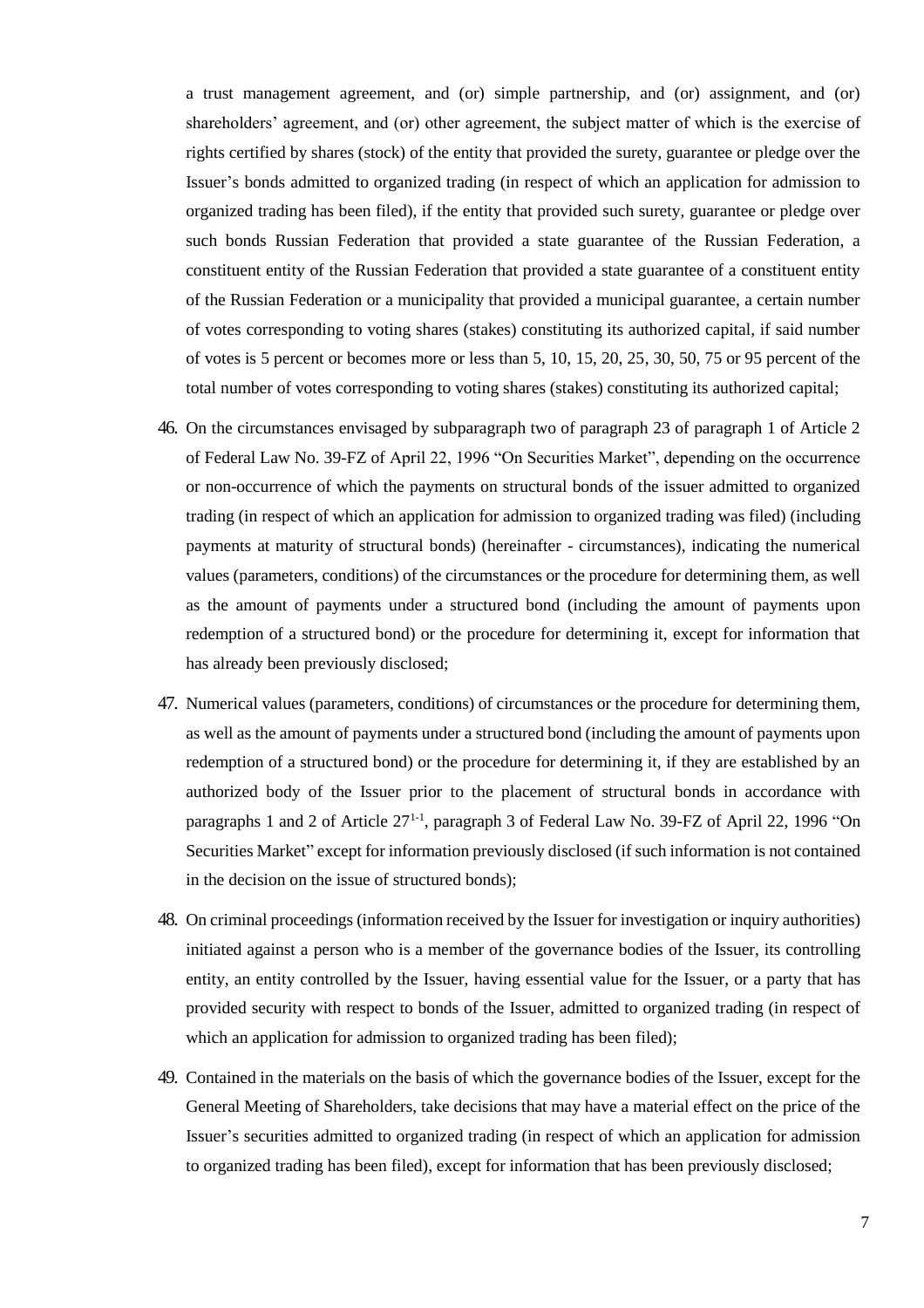50. On other events (actions) which, in the Issuer's opinion, have a significant impact on the value or quotation of its securities, including other specific information in relation to the Issuer, its shareholders or officers or its listed securities or their derivatives which is not generally known to the persons who are accustomed or would be likely to deal in the listed securities of the Issuer but would if generally known to them be likely to materially affect the price of the Issuer's listed securities.